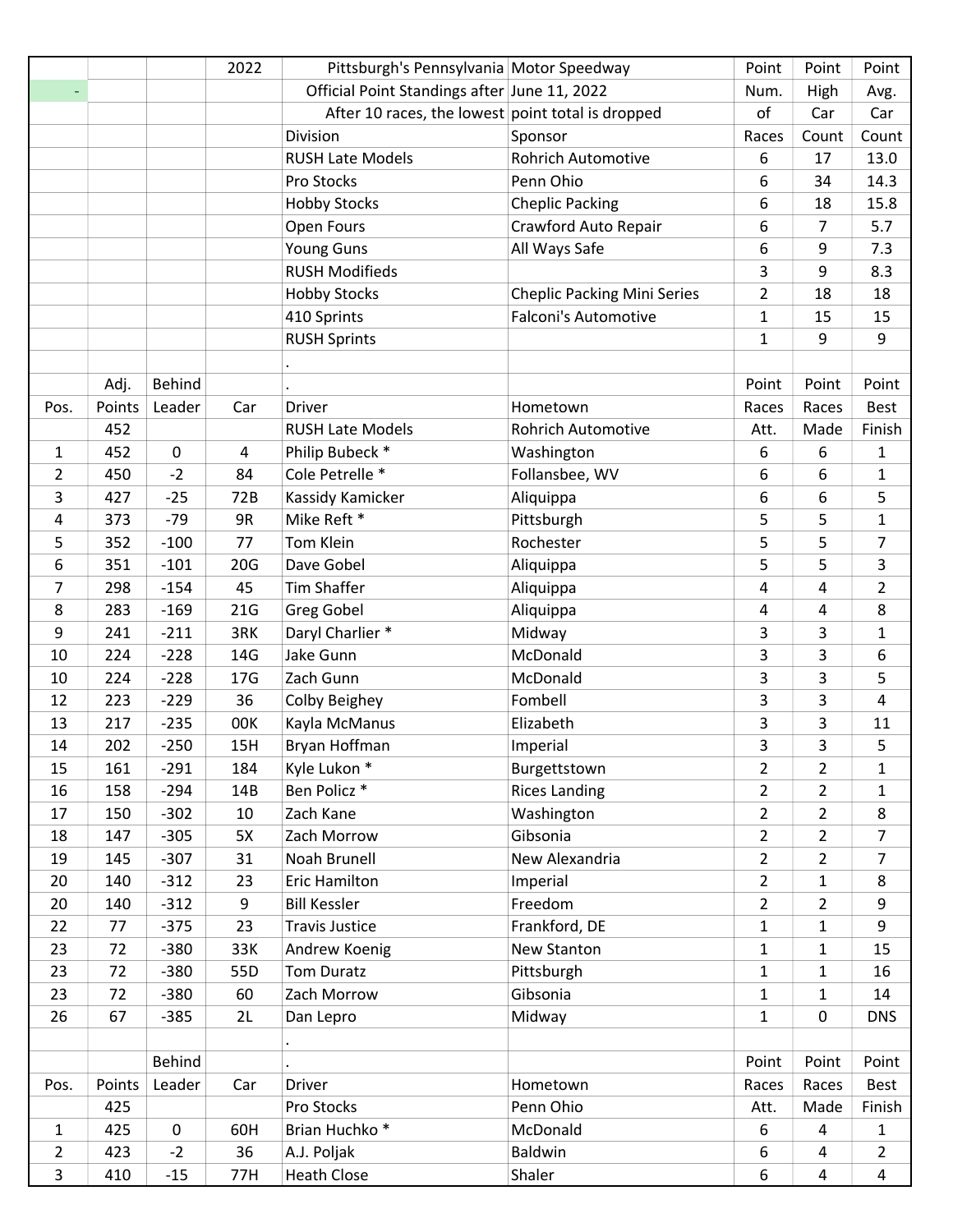| 4              | 401    | $-24$       | 10         | Nick Kocuba           | Burgettstown           | 6              | 4              | 4              |
|----------------|--------|-------------|------------|-----------------------|------------------------|----------------|----------------|----------------|
| 5              | 331    | $-94$       | 21         | Tanya Charlier        | Midway                 | 5              | 3              | 6              |
| 6              | 294    | $-131$      | 84         | Steve D'Apolito       | Youngstown, OH         | 4              | 3              | $\overline{2}$ |
| $\overline{7}$ | 288    | $-137$      | 13J        | Jordan Perkins **     | New Castle             | 4              | $\overline{2}$ | $\mathbf{1}$   |
| 8              | 271    | $-154$      | 18         | <b>Mike Harris</b>    | <b>Bridgeville</b>     | 4              | $\overline{2}$ | 5              |
| 9              | 263    | $-162$      | 05         | <b>Frank Magill</b>   | Jefferson Hills        | 4              | $\mathbf{1}$   | 6              |
| 10             | 215    | $-210$      | 55         | Chris Schneider **    | Lower Burrell          | 3              | $\mathbf{1}$   | $\mathbf 1$    |
| 11             | 214    | $-211$      | 1K         | Cody Koteles          | Stockdale              | 3              | $\mathbf{1}$   | 3              |
| 12             | 211    | $-214$      | 74         | Christian Schneider   | Burgettstown           | 3              | $\mathbf{1}$   | 6              |
| 13             | 210    | $-215$      | 24         | <b>Tyler Wyant</b>    | Oil City               | 3              | $\mathbf{1}$   | $\overline{7}$ |
| 14             | 147    | $-278$      | 310        | Dale Tuche            | Cheswick               | $\overline{2}$ | $\mathbf{1}$   | $\overline{7}$ |
| 14             | 147    | $-278$      | 4          | Jacob Billyk          | New Castle             | $\overline{2}$ | $\mathbf{1}$   | 9              |
| 16             | 145    | $-280$      | 4JR        | Jake Billyk           | New Castle             | $\overline{2}$ | $\mathbf{1}$   | 11             |
| 17             | 144    | $-281$      | 5          | Jackson Billyk        | New Castle             | $\overline{2}$ | $\mathbf{1}$   | 12             |
| 18             | 138    | $-287$      | 45         | Todd Weldon           | Monongahela            | $\overline{2}$ | 0              | <b>DNS</b>     |
| 19             | 75     | $-350$      | 44B        | Aden Boozell          | Franklin               | $\mathbf{1}$   | $\pmb{0}$      | <b>DNS</b>     |
| 19             | 75     | $-350$      | 25G        | Andrew Gordon         | <b>DuBois</b>          | $\mathbf{1}$   | 0              | <b>DNS</b>     |
| 19             | 75     | $-350$      | A22        | <b>Bill Slade</b>     | White Oak              | $\mathbf{1}$   | 0              | <b>DNS</b>     |
| 19             | 75     | $-350$      | 7W         | <b>Bobby Whitling</b> | Franklin               | $\mathbf{1}$   | 0              | <b>DNS</b>     |
| 19             | 75     | $-350$      | 22         | Chase Lambert         | Mars                   | $\mathbf{1}$   | 0              | <b>DNS</b>     |
| 19             | 75     | $-350$      | 63         | <b>Chris McGuire</b>  | Erie                   | $\mathbf{1}$   | 0              | <b>DNS</b>     |
| 19             | 75     | $-350$      | 29         | Curtis J. Bish        | Cranberry              | $\mathbf{1}$   | $\pmb{0}$      | <b>DNS</b>     |
| 19             | 75     | $-350$      | 23H        | <b>Hunter Exley</b>   | Franklin               | $\mathbf{1}$   | 0              | <b>DNS</b>     |
| 19             | 75     | $-350$      | 17         | Jackson Humanic       | Titusville             | $\mathbf{1}$   | 0              | <b>DNS</b>     |
|                |        |             |            |                       |                        |                |                |                |
| 19             | 75     | $-350$      | 67J        | Jamie Duncan          | Brookfield, OH         | $\mathbf{1}$   | 0              | <b>DNS</b>     |
| 19             | 75     | $-350$      | 25M        | Jason Fosnaught       | Tarentum               | $\mathbf{1}$   | 0              | <b>DNS</b>     |
| 19             | 75     | $-350$      | 31         | Jason Johns           | Venus                  | $\mathbf{1}$   | 0              | <b>DNS</b>     |
| 19             | 75     | $-350$      | 39B        | Josh Blum             | Knox                   | $\mathbf{1}$   | 0              | <b>DNS</b>     |
| 19             | 75     | $-350$      | 84S        | Josh Seippel          | Franklin               | $\mathbf 1$    | $\pmb{0}$      | <b>DNS</b>     |
| 19             | 75     | $-350$      | 26         | Mike Bordt            | Mars                   | $\mathbf{1}$   | 0              | <b>DNS</b>     |
| 19             | 75     | $-350$      | 11B        | <b>Tim Bish</b>       | Ringgold               | $\mathbf{1}$   | 0              | <b>DNS</b>     |
| 35             | 73     | $-352$      | 28         | Doug lorio, II        | Kennerdell             | 1              | 1              | 8              |
| 35             | 73     | $-352$      | 08         | Jeff Broniszewski     | Coraopolis             | $\mathbf{1}$   | $\mathbf{1}$   | 6              |
| 37             | 63     | $-362$      | 4          | <b>Brett Hutira</b>   | Latrobe                | $\mathbf{1}$   | 0              | <b>DNS</b>     |
|                |        |             |            |                       |                        |                |                |                |
|                | Adj.   | Behind      |            |                       |                        | Point          | Point          | Point          |
| Pos.           | Points | Leader      | Car        | <b>Driver</b>         | Hometown               | Races          | Races          | Best           |
|                | 477    |             |            | <b>Hobby Stocks</b>   | <b>Cheplic Packing</b> | Att.           | Made           | Finish         |
| $\mathbf{1}$   | 477    | $\mathbf 0$ | 5          | <b>Tony Magill</b>    | Jefferson Hills        | 6              | 6              | 3              |
| $\overline{2}$ | 473    | $-4$        | 15         | Matt Benard *         | Oakdale                | 6              | 5              | $\mathbf{1}$   |
| 3              | 468    | -9          | 05         | Frank Magill *        | Jefferson Hills        | 6              | 6              | $\mathbf{1}$   |
| $\overline{a}$ | 464    | $-13$       | 2K         | Jonathan Koteles      | Stockdale              | 6              | 6              | $\overline{2}$ |
| 5              | 461    | $-16$       | 64K        | Logan Koteles *       | Stockdale              | 6              | 5              | $\mathbf 1$    |
| 5              | 461    | $-16$       | 65K        | Gary Koteles          | Stockdale              | 6              | 5              | $\overline{2}$ |
| $\overline{7}$ | 443    | $-34$       | 14         | Marc Corio            | South Fayette          | 6              | 6              | 5              |
| 8              | 369    | $-108$      | 29         | Adam Ferree           | Jefferson Hills        | 5              | 3              | 4              |
| 9              | 362    | $-115$      | 6          | Jeff Cencarik         | Midway                 | 5              | 4              | 9              |
| 10             | 360    | $-117$      | 44         | Cameron Hollister     | McDonald               | 5              | 4              | 9              |
| 11             | 303    | $-174$      | 02         | <b>Justin Clark</b>   | Industry               | 4              | 4              | 4              |
| 12             | 297    | $-180$      | <b>17S</b> | Stephen Shelpman *    | Pleasant Hills         | 4              | 3              | $\mathbf 1$    |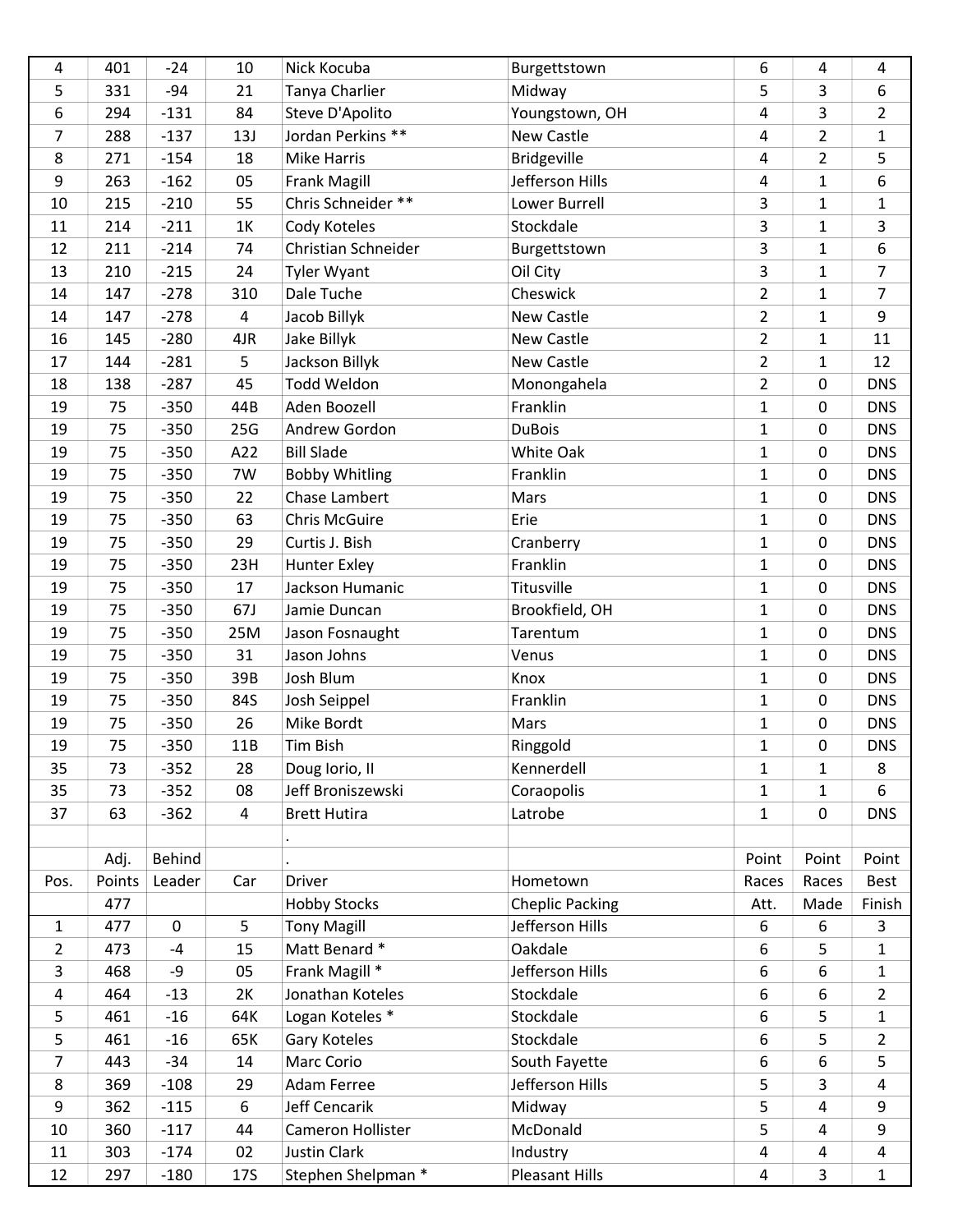| 12             | 297    | $-180$      | 47T             | Mike Tropeck           | McDonald              | 4              | 4              | 8              |
|----------------|--------|-------------|-----------------|------------------------|-----------------------|----------------|----------------|----------------|
| 14             | 283    | $-194$      | 74              | Leroy Brown            | Aliquippa             | 4              | $\overline{2}$ | 9              |
| 15             | 275    | $-202$      | 70              | <b>Richard Ours</b>    | East Liverpool, OH    | 4              | $\overline{2}$ | 11             |
| 16             | 256    | $-221$      | 1K              | Cody Koteles **        | Stockdale             | 3              | 3              | $\mathbf{1}$   |
| 17             | 223    | $-254$      | 77X             | <b>Casey Grumling</b>  | Elrama                | 3              | 3              | 11             |
| 18             | 158    | $-319$      | OU <sub>2</sub> | Jacob Wiser            | <b>McKees Rocks</b>   | $\overline{2}$ | $\overline{2}$ | 6              |
| 19             | 157    | $-320$      | 64              | <b>Tom Anton</b>       | Jefferson Hills       | $\overline{2}$ | $\overline{2}$ | $\overline{7}$ |
| 20             | 154    | $-323$      | 221K            | Karlee Kovacs          | Carnegie              | $\overline{2}$ | $\overline{2}$ | $\overline{7}$ |
| 21             | 152    | $-325$      | 13              | <b>Ben Anton</b>       | Jefferson Hills       | $\overline{2}$ | $\overline{2}$ | 6              |
| 22             | 151    | $-326$      | 26T             | Cody Tokarski          | Hickory               | $\overline{2}$ | $\overline{2}$ | 5              |
| 23             | 72     | $-405$      | 17P             | Ed Shelpman            | <b>Pleasant Hills</b> | $\mathbf{1}$   | 1              | 11             |
| 24             | 68     | $-409$      | 25              | Cody Behanna           | Finleyville           | $\mathbf 1$    | 0              | <b>DNS</b>     |
|                |        |             |                 |                        |                       |                |                |                |
|                |        | Behind      |                 |                        |                       | Point          | Point          | Point          |
| Pos.           | Points | Leader      | Car             | Driver                 | Hometown              | Races          | Races          | <b>Best</b>    |
|                | 366    |             |                 | Open Fours             | Crawford Auto Repair  | Att.           | Made           | Finish         |
| $\mathbf{1}$   | 366    | $\pmb{0}$   | 5R              | Craig Rudolph          | Steubenville, OH      | 6              | 5              | 3              |
| $\overline{2}$ | 303    | $-63$       | 65Q             | Derek Quigley          | Roscoe                | 5              | 3              | $\overline{2}$ |
| 3              | 299    | $-67$       | 55              | Susie Rudolph          | Steubenville, OH      | 5              | 3              | $\overline{2}$ |
| 4              | 194    | $-172$      | 11W             | Lucas Weaver *         | California            | 3              | 3              | $\mathbf{1}$   |
| 5              | 173    | $-193$      | 33              | John Steele            | North Fayette         | 3              | $\mathbf{1}$   | $\overline{2}$ |
| 6              | 132    | $-234$      | 2A              | April Tennant *        | Colliers, WV          | $\overline{2}$ | $\overline{2}$ | $\mathbf{1}$   |
| 7              | 129    | $-237$      | 2R              | <b>Travis Corbin</b>   | Pittsburgh            | $\overline{2}$ | $\overline{2}$ | 3              |
| 8              | 119    | $-247$      | 53              | Eric Reynolds *        | Sewickley             | $\overline{2}$ | $\mathbf{1}$   | $\mathbf{1}$   |
| 9              | 67     | $-299$      | $\overline{2}$  | <b>Bill Tennant *</b>  | Colliers, WV          | $\mathbf{1}$   | 1              | $\mathbf{1}$   |
| 9              | 67     | $-299$      | 46J             | <b>Bill Tennant</b>    | Colliers, WV          | $\mathbf 1$    | $\mathbf{1}$   | $\overline{2}$ |
| 11             | 65     | $-301$      | 71              | Matt Knight *          | Plum                  | $\mathbf{1}$   | $\mathbf{1}$   | $\mathbf{1}$   |
| 12             | 56     | $-310$      | 301             | Levi Maskal            |                       | $\mathbf{1}$   | 0              | <b>DNS</b>     |
| 12             | 56     | $-310$      | 420T            | Jimmy Mechenbier       | <b>Bethel Park</b>    | 1              | 0              | <b>DNS</b>     |
| 12             | 56     | $-310$      | 910             | <b>Bill McCollums</b>  |                       | $\mathbf{1}$   | 0              | <b>DNS</b>     |
|                |        |             |                 |                        |                       |                |                |                |
|                | Adj.   | Behind      |                 |                        |                       | Point          | Point          | Point          |
| Pos.           | Points | Leader      | Car             | Driver                 | Hometown              | Races          | Races          | Best           |
|                | 412    |             |                 | Young Guns             | All Ways Safe         | Att.           | Made           | Finish         |
| $\mathbf{1}$   | 412    | $\mathbf 0$ | 05T             | Travis Clark ****      | Pittsburgh            | 6              | 6              | $\mathbf{1}$   |
| $\overline{2}$ | 402    | $-10$       | 114             | Emmerson Laboon **     | Elizabeth             | 6              | 6              | $\mathbf{1}$   |
| 3              | 385    | $-27$       | 78Z             | Zoey Knight            | Plum                  | 6              | 6              | 3              |
| $\overline{a}$ | 318    | $-94$       | 91              | Gavin Kokolis          | Oakdale               | 5              | 4              | $\overline{2}$ |
| 5              | 303    | $-109$      | 05              | Abby Gindlesperger     | Pittsburgh            | 5              | $\overline{2}$ | 4              |
| 6              | 261    | $-151$      | 5X              | Kiersten Chernik       | Oakdale               | 4              | 4              | 3              |
| $\overline{7}$ | 260    | $-152$      | 56              | Sadie Snatchko         | Oakdale               | 4              | 4              | 3              |
| 8              | 197    | $-215$      | 44T             | <b>Tyler Hollister</b> | McDonald              | 3              | 3              | $\overline{2}$ |
| 9              | 127    | $-285$      | 112W            | Sumara Weaver          | Daisytown             | $\overline{2}$ | $\overline{2}$ | 4              |
|                |        |             |                 |                        |                       |                |                |                |
|                |        | Behind      |                 |                        |                       | Point          | Point          | Point          |
| Pos.           | Points | Leader      | Car             | Driver                 | Hometown              | Races          | Races          | Best           |
|                | 204    |             |                 | <b>RUSH Modifieds</b>  |                       | Att.           | Made           | Finish         |
| 8              | 134    | $-70$       | 5C              | Ayden Cipriano         | Hermitage             | $\overline{2}$ | $\overline{2}$ | 3              |
| 10             | 69     | $-135$      | 02              | <b>Ben Easler</b>      | Linesville            | $\mathbf{1}$   | $\mathbf{1}$   | 3              |
| $\overline{2}$ | 200    | $-4$        | 10              | Chelsie Kriegisch      | <b>Ellwood City</b>   | 3              | 3              | $\overline{2}$ |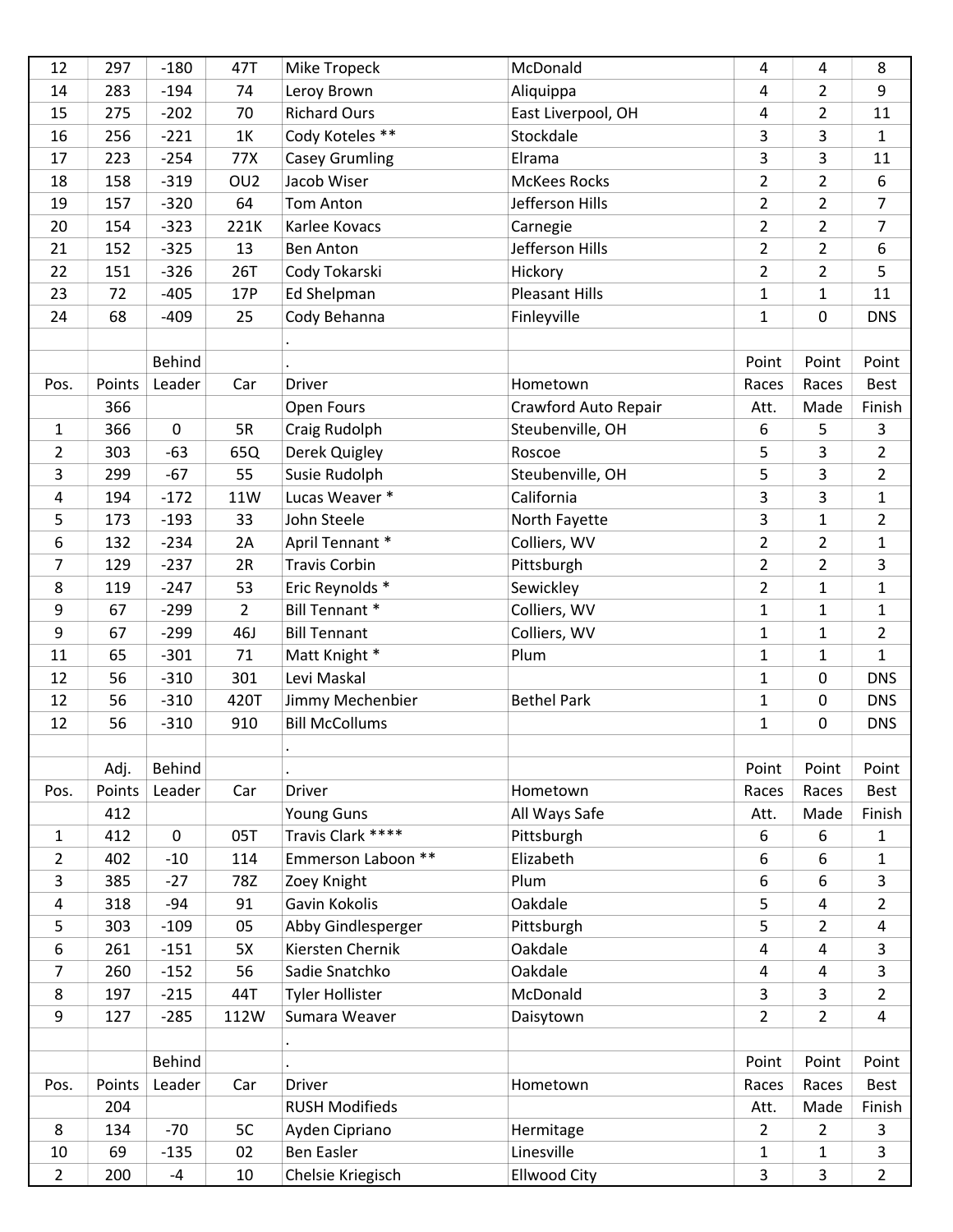| 9              | 72     | $-132$        | 10S             | Garrett Krummert *    | <b>Ellwood City</b>                | 1              | 1              | 1                       |
|----------------|--------|---------------|-----------------|-----------------------|------------------------------------|----------------|----------------|-------------------------|
| 7              | 138    | $-66$         | 12              | J.C. Boyer            | Burghill, OH                       | 2              | $\overline{2}$ | $\overline{2}$          |
| 4              | 195    | -9            | <b>28J</b>      | Jacob Jordan          | Aliquippa                          | 3              | 3              | 5                       |
| 11             | 64     | $-140$        | <b>JD57</b>     | Jordan Ehrenberg      | New Castle                         | $\mathbf{1}$   | $\mathbf{1}$   | 8                       |
| 2              | 200    | $-4$          | 14S             | Justin Shea **        | Sharpsville                        | 3              | $\overline{2}$ | $\mathbf{1}$            |
| 6              | 188    | $-16$         | $\overline{2}$  | Kole Holden           | Tiona                              | 3              | $\overline{2}$ | 5                       |
| 5              | 192    | $-12$         | 2LC             | Lucas Canon           | Sharpsville                        | 3              | 3              | 6                       |
| $\mathbf{1}$   | 204    | 0             | 63T             | Tony Tatgenhorst      | Columbiana, OH                     | 3              | 3              | $\overline{2}$          |
|                |        |               |                 |                       |                                    |                |                |                         |
|                |        | <b>Behind</b> |                 |                       |                                    | Point          | Point          | Point                   |
| Pos.           | Points | Leader        | Car             | Driver                | Hometown                           | Races          | Races          | <b>Best</b>             |
|                | 176    |               |                 | <b>Hobby Stocks</b>   | <b>Cheplic Packing Mini Series</b> | Att.           | Made           | Finish                  |
| 1              | 176    | $\mathbf 0$   | 1K              | Cody Koteles **       | Stockdale                          | $\overline{2}$ | $\overline{2}$ | 1                       |
| $\overline{2}$ | 171    | $-5$          | 65K             | Gary Koteles          | Stockdale                          | $\overline{2}$ | $\overline{2}$ | $\overline{2}$          |
| 3              | 166    | $-10$         | 29              | Adam Ferree           | Jefferson Hills                    | $\overline{2}$ | $\overline{2}$ | 4                       |
| 3              | 166    | $-10$         | 5               | <b>Tony Magill</b>    | Jefferson Hills                    | $\overline{2}$ | $\overline{2}$ | 3                       |
| 5              | 165    | $-11$         | 64K             | Logan Koteles         | Stockdale                          | $\overline{2}$ | $\overline{2}$ | 5                       |
| 6              | 161    | $-15$         | 05              | <b>Frank Magill</b>   | Jefferson Hills                    | $\overline{2}$ | $\overline{2}$ | $\overline{2}$          |
| 7              | 156    | $-20$         | 2K              | Jonathan Koteles      | Stockdale                          | $\overline{2}$ | $\overline{2}$ | 5                       |
| 8              | 154    | $-22$         | 77X             | <b>Casey Grumling</b> | Elrama                             | $\overline{2}$ | $\overline{2}$ | 11                      |
| 9              | 153    | $-23$         | 6               | Jeff Cencarik         | Pittsburgh                         | $\overline{2}$ | $\overline{2}$ | 10                      |
| 10             | 152    | $-24$         | 15              | Matt Benard           | Oakdale                            | $\overline{2}$ | $\mathbf{1}$   | 4                       |
| 11             | 149    | $-27$         | 44              | Cameron Hollister     | McDonald                           | $\overline{2}$ | $\overline{2}$ | 12                      |
| 11             | 149    | $-27$         | 14              | Marc Corio            | South Fayette                      | $\overline{2}$ | $\overline{2}$ | 12                      |
| 13             | 147    | $-29$         | 74              | Leroy Brown           | Aliquippa                          | $\overline{2}$ | 1              | 9                       |
| 14             | 81     | $-95$         | OU <sub>2</sub> | Jacob Wiser           | <b>McKees Rocks</b>                | $\mathbf{1}$   | $\mathbf{1}$   | $\overline{7}$          |
| 15             | 80     | $-96$         | 221K            | Karlee Kovacs         | Carnegie                           | $\mathbf{1}$   | 1              | 8                       |
| 15             | 80     | $-96$         | 64              | <b>Tom Anton</b>      | Jefferson Hills                    | 1              | 1              | 8                       |
| 17             | 79     | $-97$         | <b>17S</b>      | Ed Shelpman           | <b>Pleasant Hills</b>              | $\mathbf{1}$   | 1              | 9                       |
| 18             | 78     | $-98$         | 47T             | Mike Tropeck          | McDonald                           | $\mathbf{1}$   | $\mathbf{1}$   | 10                      |
| 19             | 74     | $-102$        | 13              | <b>Ben Anton</b>      | Jefferson Hills                    | $\mathbf{1}$   | $\mathbf{1}$   | 14                      |
| 19             | 74     | $-102$        | 02              | <b>Justin Clark</b>   | Pittsburgh                         | 1              | 1              | 14                      |
| 21             | 73     | $-103$        | 26T             | Cody Tokarski         | Hickory                            | $\mathbf{1}$   | $\mathbf{1}$   | 17                      |
| 22             | 68     | $-108$        | 25              | Cody Behanna          | Finleyville                        | $\mathbf 1$    | 0              | <b>DNS</b>              |
| 22             | 68     | $-108$        | 70              | <b>Richard Ours</b>   | East Liverpool, OH                 | $\mathbf{1}$   | 0              | <b>DNS</b>              |
|                |        |               |                 |                       |                                    |                |                |                         |
|                |        | <b>Behind</b> |                 |                       |                                    | Point          | Point          | Point                   |
| Pos.           | Points | Leader        | Car             | <b>Driver</b>         | Hometown                           | Races          | Races          | Best                    |
|                | 83     |               |                 | 410 Sprints           |                                    | Att.           | Made           | Finish                  |
| $\mathbf{1}$   | 83     | $\mathbf 0$   | 40              | George Hobaugh *      | Chicora                            | 1              | $\mathbf{1}$   | $\mathbf{1}$            |
| $\overline{2}$ | 81     | $-2$          | 42              | Sye Lynch             | Apollo                             | 1              | 1              | $\overline{2}$          |
| 3              | 80     | $-3$          | 11              | Carl Bowser           | Freeport                           | $\mathbf{1}$   | $\mathbf{1}$   | 3                       |
| $\overline{a}$ | 79     | $-4$          | 13              | <b>Brandon Matus</b>  | Wampum                             | $\mathbf{1}$   | $\mathbf{1}$   | $\overline{\mathbf{4}}$ |
| 5              | 78     | $-5$          | 08              | Dan Kuriger           | Rochester                          | $\mathbf{1}$   | 1              | 5                       |
| 6              | 77     | $-6$          | 35W             | Jeremy Weaver         | Stoneboro                          | $\mathbf 1$    | $\mathbf{1}$   | 6                       |
| 7              | 76     | $-7$          | 12              | Darin Gallagher       | <b>Butler</b>                      | $\mathbf{1}$   | 1              | $\overline{7}$          |
| 8              | 75     | -8            | 13B             | <b>Steve Bright</b>   | New Castle                         | 1              | 1              | 8                       |
| 9              | 74     | -9            | 4JR             | John Mollick          | Toronto, OH                        | $\mathbf{1}$   | $\mathbf{1}$   | 9                       |
| 10             | 73     | $-10$         | 4W              | Eric Williams         |                                    | $\mathbf{1}$   | $\mathbf{1}$   | 10                      |
| 11             | 72     | $-11$         | 11T             | Randy Wyant           | Oil City                           | $\mathbf 1$    | $\mathbf{1}$   | 11                      |